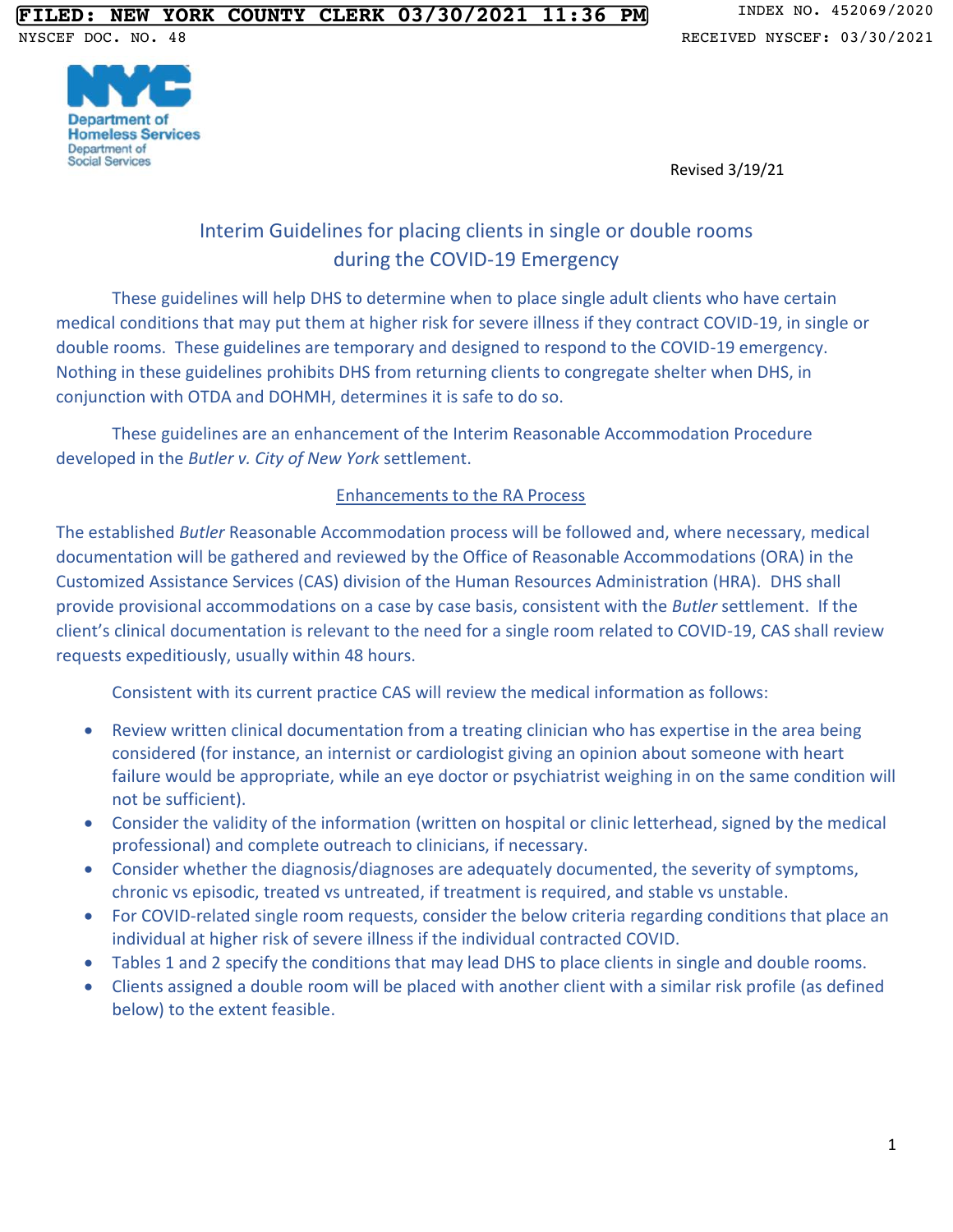

**Highest priority for single rooms:**

Revised 3/19/21

- 1. Two or more chronic conditions listed in Table 1
- 2. Age >69 years
- 3. Age 65-69 years and one of the chronic conditions in Table 1
- 4. Metastatic cancer, hematopoietic (blood) cancers, current or recent chemotherapy or radiation
- 5. Severe immunosuppression
- 6. Severe heart disease
- 7. Severe COPD
- 8. On renal dialysis

*Note: If the client's eligibility for the category can be established without any further documentation, for example because of their age or if they have a dialysis card, no referral to CAS is required.*

#### **Criteria for Single Rooms at DHS Facilities**

#### **Table 1. Conditions linked to increased risk for severe illness due to COVID-19**

| <b>Conditions with</b><br>increased risk                  | <b>Examples</b>                                                                                                                                         | <b>Single</b><br><b>Room</b> | <b>Double</b><br><b>Room</b> | <b>Comments</b>                                                                                                                                                                                                       |
|-----------------------------------------------------------|---------------------------------------------------------------------------------------------------------------------------------------------------------|------------------------------|------------------------------|-----------------------------------------------------------------------------------------------------------------------------------------------------------------------------------------------------------------------|
| Age                                                       | >65 years                                                                                                                                               |                              | $\sqrt{ }$                   |                                                                                                                                                                                                                       |
|                                                           |                                                                                                                                                         |                              |                              |                                                                                                                                                                                                                       |
| Cancer                                                    | Leukemia,<br>$\equiv$<br>lymphoma (blood<br>cancers) have<br>higher risk<br>Chemotherapy or<br>radiation<br>- Metastatic<br>- Hematologic<br>malignancy | $\sqrt{ }$                   |                              | Cured cancer or in remission, not<br>on chemotherapy or radiation<br>does not require single room.<br>Recent chemotherapy or radiation<br>may require a single room.<br>Solid tumors do not require a<br>single room. |
| Chronic kidney disease                                    | On dialysis<br>- Anemia<br>Hyperkalemia                                                                                                                 | $\sqrt{ }$                   |                              |                                                                                                                                                                                                                       |
| <b>COPD</b> (chronic<br>obstructive pulmonary<br>disease) | Emphysema<br>$\equiv$<br>- Chronic<br>bronchitis<br>- Oxygen therapy<br>(portable O2)                                                                   | $\sqrt{ }$                   |                              | Mild Stage (FEV1≥ 80% or normal<br>daily activity) does not require<br>single room.                                                                                                                                   |
| <b>Heart conditions</b>                                   | - Heart failure<br>- Cardiomyopathy<br>- Coronary artery                                                                                                | $\sqrt{ }$                   |                              |                                                                                                                                                                                                                       |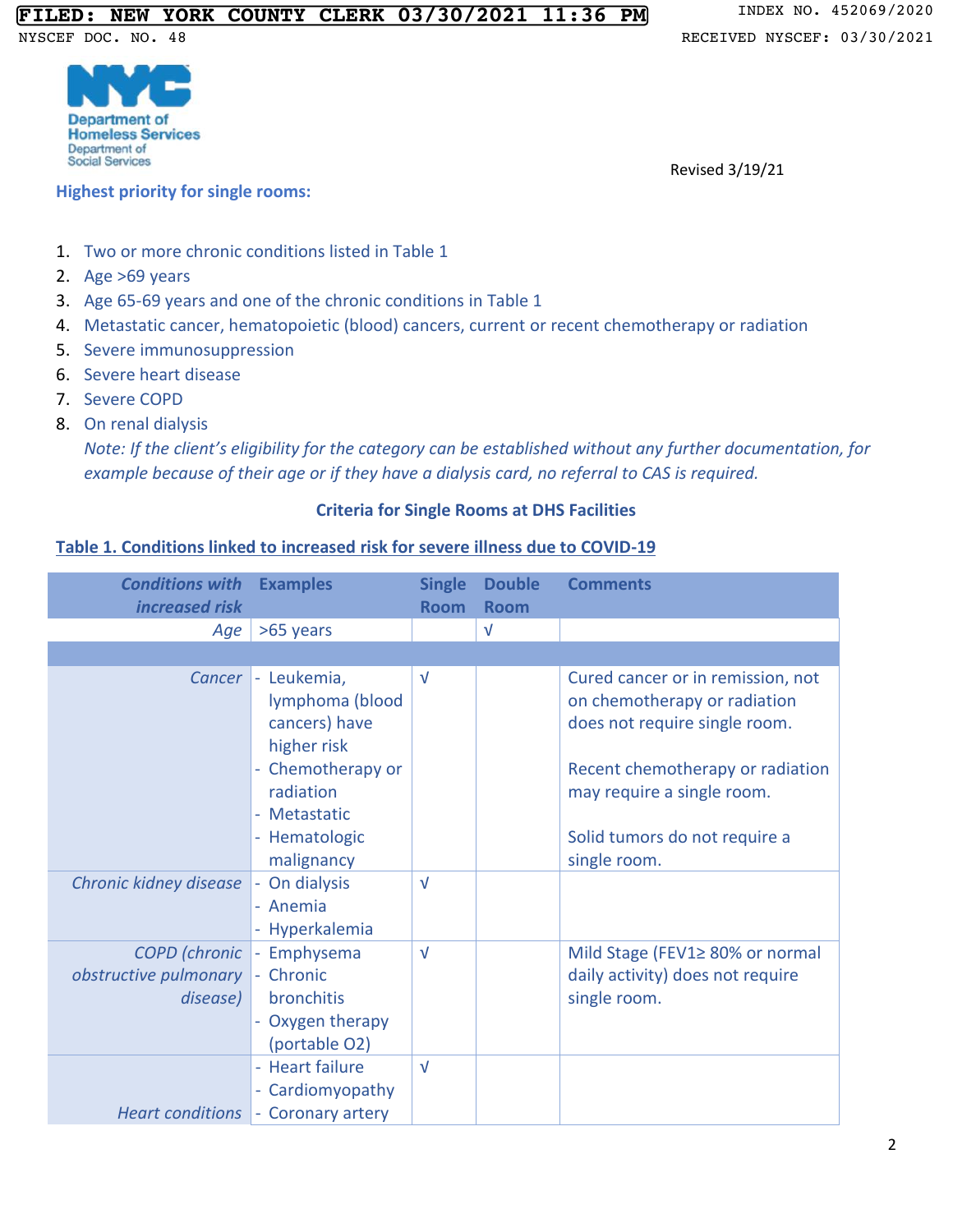Revised 3/19/21



|                                                                      |                                                                                                  |            |            | LEVISED 3/19/21                                                                                                |
|----------------------------------------------------------------------|--------------------------------------------------------------------------------------------------|------------|------------|----------------------------------------------------------------------------------------------------------------|
|                                                                      | disease<br>- Pulmonary<br>hypertension                                                           |            |            |                                                                                                                |
| <i>Immunocompromised</i><br>state (weakened<br><i>immune system)</i> | <b>Transplant</b><br>patients                                                                    | $\sqrt{ }$ |            | Non-severe immunosuppression<br>may not require a single room.                                                 |
| <b>Obesity (moderate or</b><br>severe)                               | <b>BMI &gt;30 has</b><br>increased risk for<br>severe illness                                    |            | $\sqrt{ }$ | Offer weight loss and nutrition<br>program.                                                                    |
| Sickle cell disease                                                  |                                                                                                  | $\sqrt{ }$ |            | Those with past SC complications<br>are at increased risk and may<br>require a single room.                    |
| <b>Smoking</b>                                                       | <b>Current smoker</b>                                                                            |            | $\sqrt{ }$ | Offer smoking cessation<br>Insufficient evidence to link to<br>severity and does not require a<br>single room. |
| Type 2 diabetes mellitus                                             | -Noncompliant<br>patients or not on<br>medication<br>- Elevated HbA1c<br>- With<br>complications | $\sqrt{ }$ |            | Well controlled diabetes has a<br>higher rate of survival and does<br>not require a single room.               |
| <b>Down Syndrome</b>                                                 |                                                                                                  | $\sqrt{ }$ |            |                                                                                                                |
| <b>Multiple conditions</b>                                           | Any two of the<br>above                                                                          | $\sqrt{ }$ |            |                                                                                                                |
|                                                                      |                                                                                                  |            |            |                                                                                                                |

*Note: these charts may be updated as additional evidence becomes available regarding the different risk factors for COVID-19 complications* 

After receiving a recommendation from CAS, but prior to providing a single room, DHS Programs and the DHS Office of the Medical Director will consider whether clients are able to manage their ADLs without assistance, consistent with DHS-PB-2018-009 Referral from Healthcare Facilities to DHS Single Adult Facilities. In addition, DHS may consider a client's overdose and suicide risk prior to assigning a client to a single room, based on history of prior overdose and of suicide ideation or attempt. DHS Programs will discuss with shelter staff and/or the Office of the Medical Director.

If an appropriate single room is available at the time of the request, it may be provided provisionally on a case by case basis, consistent with the Butler settlement.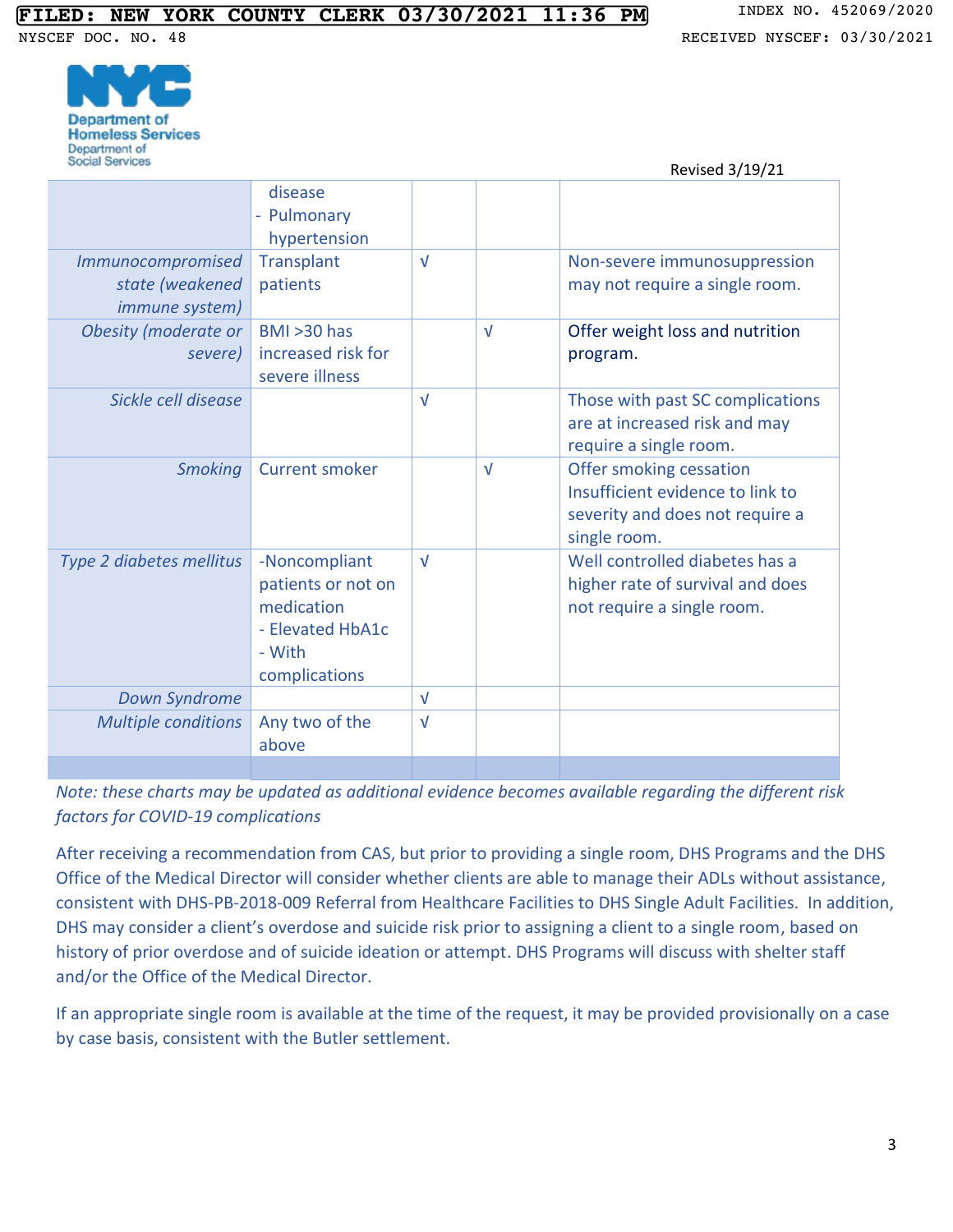

Revised 3/19/21

Clients determined to require a single room by CAS consistent with the table above shall receive a single room. If a single room is not immediately available, such clients will be prioritized for single rooms as they become available.

DHS will match roommates in double rooms, to the extent feasible, who have similar risk status based on the medical conditions in the tables above, smoking status, and age bracket. For example, two older persons would be placed together rather than placing an older at-risk person with a younger person who may be more likely to go out and become exposed to COVID or the flu. In addition, employment status, propensity of clients to put themselves in high risk situations and other factors that make clients more likely to put themselves at risk than others will be considered.

#### **Table 2. Other conditions that might be at increased risk of severe illness due to COVID-19**

These conditions will generally qualify clients for a double room, but may qualify a client for a single room based on the client's particular health situation.

| <b>Conditions</b>           | <b>Examples</b>   | <b>Single Room</b> | <b>Double Room</b> | <b>Comments</b>           |
|-----------------------------|-------------------|--------------------|--------------------|---------------------------|
| Asthma                      | Moderate-to-      |                    | $\sqrt{ }$         |                           |
|                             | severe, poorly    |                    |                    |                           |
|                             | controlled        |                    |                    |                           |
| Cerebrovascular             | Higher risk in    |                    | $\sqrt{ }$         |                           |
| disease                     | recent stroke     |                    |                    |                           |
| <b>Cystic fibrosis</b>      |                   | $\sqrt{ }$         |                    |                           |
| <b>Hypertension or high</b> | High risk in      |                    | $\sqrt{ }$         |                           |
| blood pressure              | uncontrolled or   |                    |                    |                           |
|                             | untreated         |                    |                    |                           |
|                             | patient           |                    |                    |                           |
| Immunocompromised           | Immune            |                    | $\sqrt{ }$         | CD4 count <200            |
| state (non-severe)          | deficiencies, HIV |                    |                    | Increases risk and        |
|                             | (uncontrolled),   |                    |                    | may require a single      |
|                             | use of            |                    |                    | room.                     |
|                             | corticosteroids,  |                    |                    |                           |
|                             | or use of other   |                    |                    | <b>Topical or inhaled</b> |
|                             | immune            |                    |                    | steroids do not           |
|                             | weakening         |                    |                    | increase risk and do      |
|                             | medicines         |                    |                    | not require a single      |
|                             |                   |                    |                    | room.                     |
|                             |                   |                    |                    |                           |
|                             |                   |                    |                    | <b>Clients with HIV</b>   |
|                             |                   |                    |                    | should be offered         |